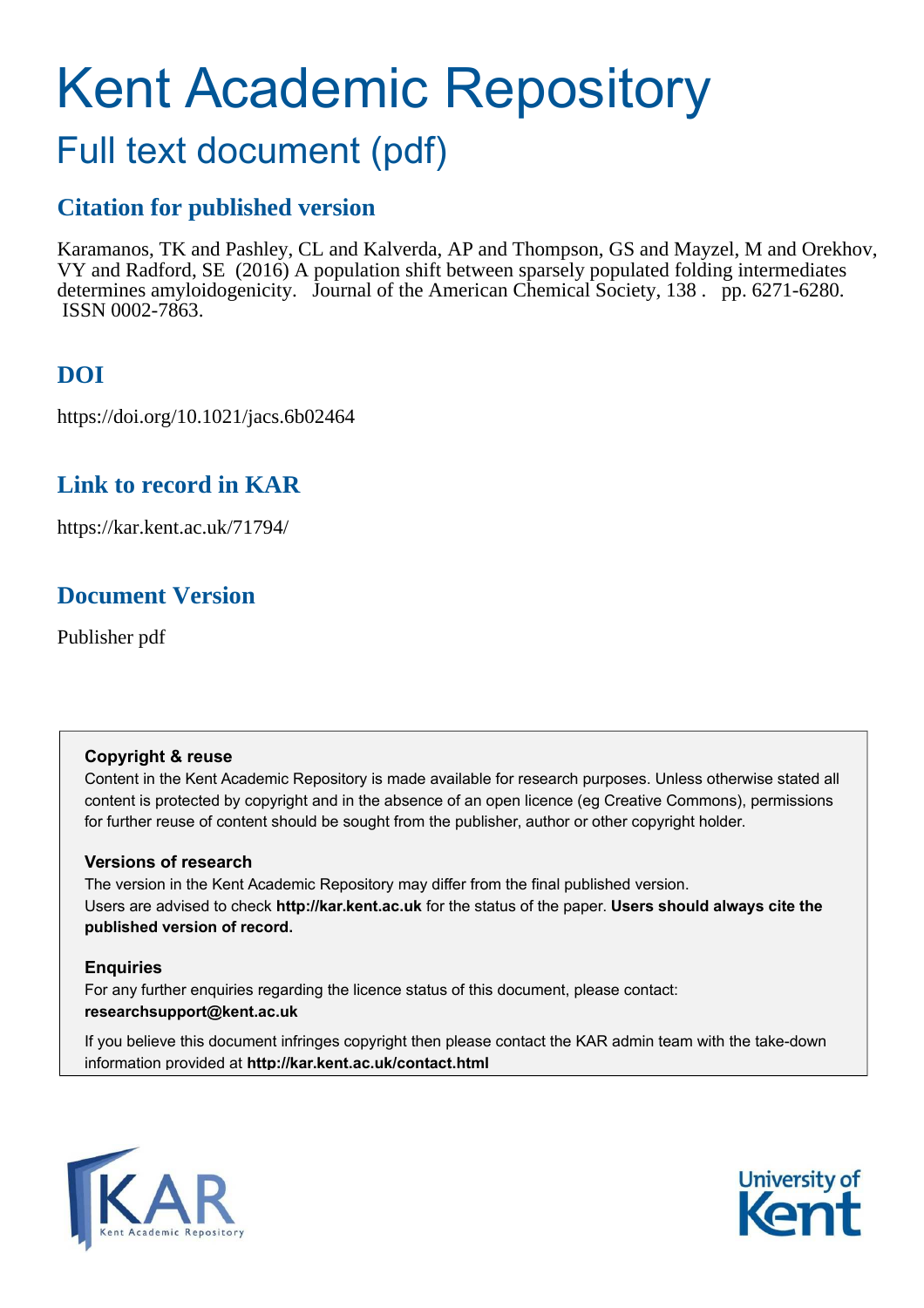<span id="page-1-0"></span>



## A Population Shift between Sparsely Populated Folding Intermediates Determines Amyloidogenicity

Theodoros K. Karamanos, $^\dagger$  Clare L. Pashley, $^\dagger$  Arnout P. Kalverda, $^\dagger$  Gary S. Thompson, $^\dagger$  Maxim Mayzel, $^\ddagger$ Vladislav Y. Orekhov,<sup>[‡](#page-0-0),[§](#page-0-0)</sup> and Sheena E. Radford<sup>[\\*](#page-8-0),[†](#page-0-0)</sup>

† Astbury Centre for Structural Molecular Biology and School of Molecular and Cellular Biology, University of Leeds, Leeds LS2 9JT, U.K.

<sup>‡</sup>The Swedish NMR Centre, University of Gothenburg, Box 465, 40530 Göteborg, Sweden

<sup>§</sup>Department of Chemistry and Molecular Biology, University of Gothenburg, Box 465, 40530 Göteborg, Sweden

**S** [Supporting Information](#page-8-0)

ABSTRACT: The balance between protein folding and misfolding is a crucial determinant of amyloid assembly. Transient intermediates that are sparsely populated during protein folding have been identified as key players in amyloid aggregation. However, due to their ephemeral nature, structural characterization of these species remains challenging. Here, using the power of nonuniformly sampled NMR methods we investigate the folding pathway of amyloidogenic and nonamyloidogenic variants of  $\beta_2$ -microglobulin  $(\beta_2$ m) in atomic detail. Despite folding via common intermediate states, we show that the decreased population of the aggregation-prone  $I_{Trans}$  state and population of a less stable, more dynamic species ablate amyloid formation by increasing the energy barrier for amyloid assembly. The results show that subtle changes in conformational dynamics can have a dramatic effect in determining whether a protein is amyloidogenic, without perturbation of the mechanism of protein folding.



#### **■ INTRODUCTION**

Protein unfolding is commonly associated with amyloid formation. This view is supported by the large number of intrinsically unfolded proteins that are the causative agents of amyloid diseases, such as  $\alpha$ -synuclein, amyloid-β peptide (Aβ), and amylin.<sup>[1](#page-8-0)–[3](#page-8-0)</sup> In terms of folded protein precursors, a link between local or global unfolding and the onset of aggregation has been documented.<sup>[4](#page-8-0)</sup> Indeed, decreased native state stability and a reduction in co-operativity have been linked with enhanced amyloidogenicity of several proteins, including human lysozyme,<sup>[5](#page-8-0)</sup> transthyretin,<sup>[6](#page-8-0)</sup> prion protein,<sup>[7](#page-8-0)</sup> superoxide dismutase (SOD),<sup>[8](#page-8-0)</sup> and  $\beta_2$ -microglobulin ( $\beta_2$ m).<sup>[9,10](#page-8-0)</sup> These findings have guided theoretical approaches to predict aggregation-prone regions of folded proteins by combining the intrinsic propensity of a protein sequence to self-assemble with its probability to become exposed (e.g., by increased predicted hydrogen-exchange rates).<sup>[11,12](#page-8-0)</sup> Along similar lines, strategies to stabilize native-like conformations by the use of small molecules,  $^{13,14}$  $^{13,14}$  $^{13,14}$  $^{13,14}$  $^{13,14}$  aptamers,  $^{15}$  $^{15}$  $^{15}$  molecular chaperones  $^{16,17}$  $^{16,17}$  $^{16,17}$  or via other protein-protein interactions<sup>[18,19](#page-8-0)</sup> all reduce amyloid formation. However, a quantitative link between the conformational properties and dynamics of individual partially folded species and amyloid propensity remains elusive, in part because of difficulties in identifying and characterizing amyloid intermediates in atomic detail. In addition, the complexity of the energy landscape of proteins, which involves many potentially amyloidogenic species, exacerbates the intricacy of the system.

In this study we investigate the structural, kinetic, and thermodynamic properties of sparsely populated intermediates of human and murine  $\beta_2$ m (h $\beta_2$ m, m $\beta_2$ m, respectively) and link their properties to the known, very different amyloid propensities of these proteins.<sup>[20](#page-8-0)</sup> H $\beta_2$ m forms amyloid fibrils in the joints of patients undergoing hemodialysis, in a pathological condition known as dialysis-related amyloido-sis.<sup>[21,22](#page-8-0)</sup> Previous studies have examined the link between the folding pathway of  $\beta_2$ m and its aggregation propensity. These studies showed that  $h\beta_2$ m does not aggregate at neutral pH unless additives such as  $Cu^{2+}$ ,<sup>[23](#page-8-0)</sup> trifluoroethanol (TFE),<sup>[24](#page-9-0)</sup> or , other cosolvents,  $25,26$  which partially unfold the protein, are added. As  $h\beta_2$ m contains a thermodynamically unfavorable cis prolyl-peptide bond at position 32, protein folding involves a slow folding phase which is attributed to trans−cis proline isomerization of this bond. $9,27$  $9,27$  A native-like intermediate containing a *trans*-Pro 32 ( $I_T$ ) accumulates during folding of  $h\beta_2$ m, which can be trapped by removal of the N-terminal six residues of the protein, to create the variant  $\Delta N6^{28,29}$  $\Delta N6^{28,29}$  $\Delta N6^{28,29}$  At neutral pH, the concentration of  $I_T$  correlates directly with the rate of amyloid formation of  $h\beta_2 m$ ,<sup>[9](#page-8-0)</sup> suggesting that formation of this on-pathway native-like folding intermediate is a key determinant of amyloid formation. This supposition is confirmed by the ability of ΔN6 to aggregate readily at pH 6.2.<sup>[28](#page-9-0)</sup> On the other hand, m $\beta_2$ m, despite being 70% identical in

Received: March 11, 2016 Published: April 27, 2016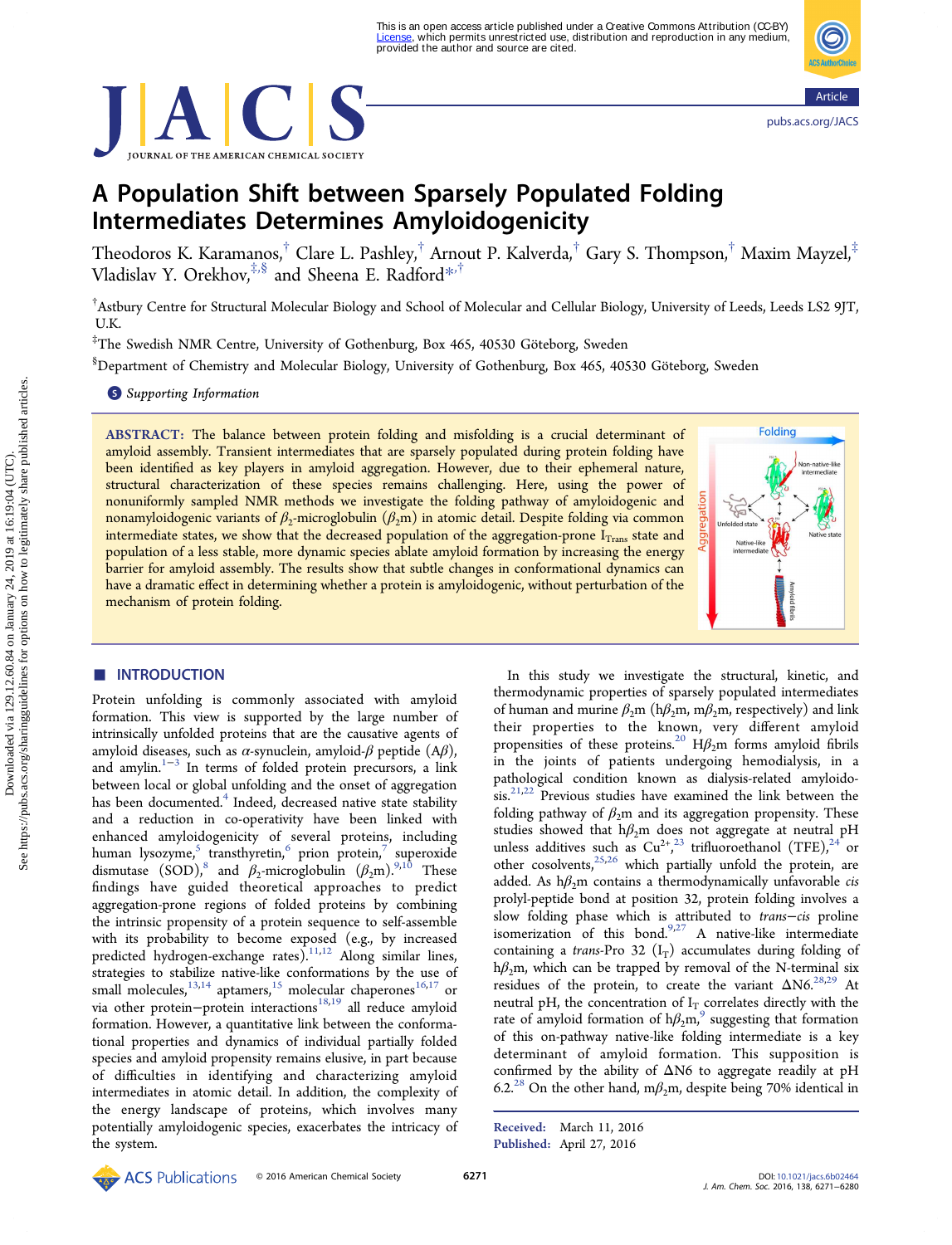<span id="page-2-0"></span>

Figure 1. Structure and amyloidogenicity of m $\beta_2$ m. (A) The NMR structure of monomeric h $\beta_2$ m (gray-2XKS<sup>[28](#page-9-0)</sup>) overlaid with the crystal structure of mβ<sub>2</sub>m bound to the MHC-I complex (green-1LK2<sup>[38](#page-9-0)</sup>) or with the solution structure of ΔN6 (red-2XKU<sup>[28](#page-9-0)</sup>). (B) Aggregation assay of 80 μM hβ<sub>2</sub>m (gray),  $m\beta_2$ m (green), or  $\Delta$ N6 (red) in 10 mM sodium phosphate buffer, pH 6.2 (three replicates for each protein). Negative stain electron micrographs, color-coded with the same scheme, are shown on the right (scale bar = 500 nm). (C) The <sup>1</sup>H–<sup>15</sup>N HSQC spectrum of m $\beta_2$ m in the same buffer as (B). (D) Correlation between experimental RDCs measured for  $m\beta_2m$  in 10 mg/mL phage PF1 and those back-calculated from the crystal structure  $1LK2^{38}$  $1LK2^{38}$  $1LK2^{38}$  ( $R^2 = 0.85$ ).

sequence to  $h\beta_2$ m and also containing a *cis-X* Pro 32 bond, does not form amyloid fibrils at neutral pH, or even when unfolded under acidic conditions (unless high concentrations of salt are added) [\(Figure 1A](#page-1-0) and  $1B$ ).<sup>[19](#page-8-0),[30](#page-9-0)</sup> The basis of such dramatically different amyloid propensities despite the sequence and structural similarities of these two proteins remained unclear.

Here, we set out to investigate the molecular origins of the reduced amyloidogenicity of  $m\beta_2$ m. We characterize the stability, structure, and dynamics of the native protein and show that despite its inability to form amyloid,  $m\beta_2m$  is kinetically and thermodynamically less stable than its human counterpart. The folding pathway of  $m\beta_2$ m is then explored using real-time NMR, taking advantage of the power of nonuniformly sampling (NUS) methods to reveal detailed information on the energy landscape of m $\beta_2$ m folding. Combined with other biophysical methods, we show that while m $\beta_2$ m also folds through an I<sub>T</sub> state, this species is relatively more flexible than its  $h\beta_2$ m counterpart and in conformational exchange with other, less-structured non-native states.

The molten globule-like characteristics of the m $\beta_2$ m folding intermediate reduce the lifetime of the structured, well-folded  $I<sub>T</sub>$  state, which now represents only a minor substate in the structural ensemble. Our findings confirm the vital role of  $I_T$ (and hence a highly structured, yet non-native species) in determining the aggregation of  $\beta_2$ m. Moreover, the results highlight the importance of defining the energy landscape of amyloidogenic proteins in detail to allow prediction of their amyloid propensity. The findings presented also suggest that targeting a defined non-native species should be a successful means of controlling the fate of assembly of  $\beta_2$ m and, in

principle, that of other amyloidogenic proteins which aggregate via a specific, non-native precursor.

#### ■ METHODS

**Protein Preparation.** The pINK plasmid containing the  $h\beta_2$ m, mβ<sub>2</sub>m, or  $ΔN6$  gene was transformed into E. coli cells of the BL21 DE3 plysS- strain. Starter cultures were generated by inoculating 100 mL of LB medium with cells containing the relevant gene and 50  $\mu$ g/ mL carbenicilin and 50  $\mu$ g/mL chloramphenicol and incubating overnight at 37 °C, 200 rpm. 2 L flasks containing 1 L of LB or HDMI  $(1 g/L<sup>15</sup>N-NH<sub>4</sub>Cl, 2 g/L<sup>13</sup>C-glucose)$  medium were inoculated with 10 mL of starter culture. Cells were incubated at 37 °C, 200 rpm until they reached an OD<sub>600</sub> of ~0.6 and then the expression of  $\beta_2$ m was induced by the addition of isopropyl  $\beta$ -D-1-thiogalactopyranoside (IPTG-final concentration of 1 mM). Expression was allowed to continue overnight at 37 °C, and cells were harvested next morning using a Heraus continual action centrifuge performing at 15 000 rpm. The cell pellet containing  $\beta_2$ m as inclusion bodies was chemically lysed by the addition of 50−100 mL of lysis buffer (100 μg/mL lysozyme, 50 μg/mL DNase I, 50 μg/mL phenylmethylesulfonyl fluoride (PMSF), 10 mM Tris-HCl pH 8.0). Further cell disruption was performed using a constant cell disrupter system (Constantsystems) at a high pressure of 20.0 kpsi. Inclusion bodies were separated using centrifugation (15 000 rpm using a Sorvall SS34 rotor) in a Beckman centrifuge for 40 min at 4  $^{\circ}$ C, and the inclusion body pellet was washed with 10 mM Tris-HCl pH 8.0 buffer four times. Finally,  $\beta_2$ m was solubilized in 10−20 mM Tris-HCl pH 8.0 (h $\beta_2$ m,  $\Delta$ N6) or 10− 20 mM Tris-HCl pH 8.5  $(m\beta_2m)$  containing 8 M urea (MP biomedicals) and refolded by dialysis (3000 MW cutoff) against 2−5 L of the same buffer but lacking urea. The refolded protein was centrifuged for 30 min at 15000 rpm (Sorvall SS34 rotor) to pellet insoluble material, and the supernatant was loaded on a Q-Sepharose (GE Healthcare) column already equilibrated with 2 column volumes of 20 mM Tris-HCl pH 8.0 (h $\beta_2$ m,  $\Delta$ N6) or 20 mM Tris-HCl pH 8.5  $(m\beta_2m)$  for anion exchange purification. Bound protein was eluted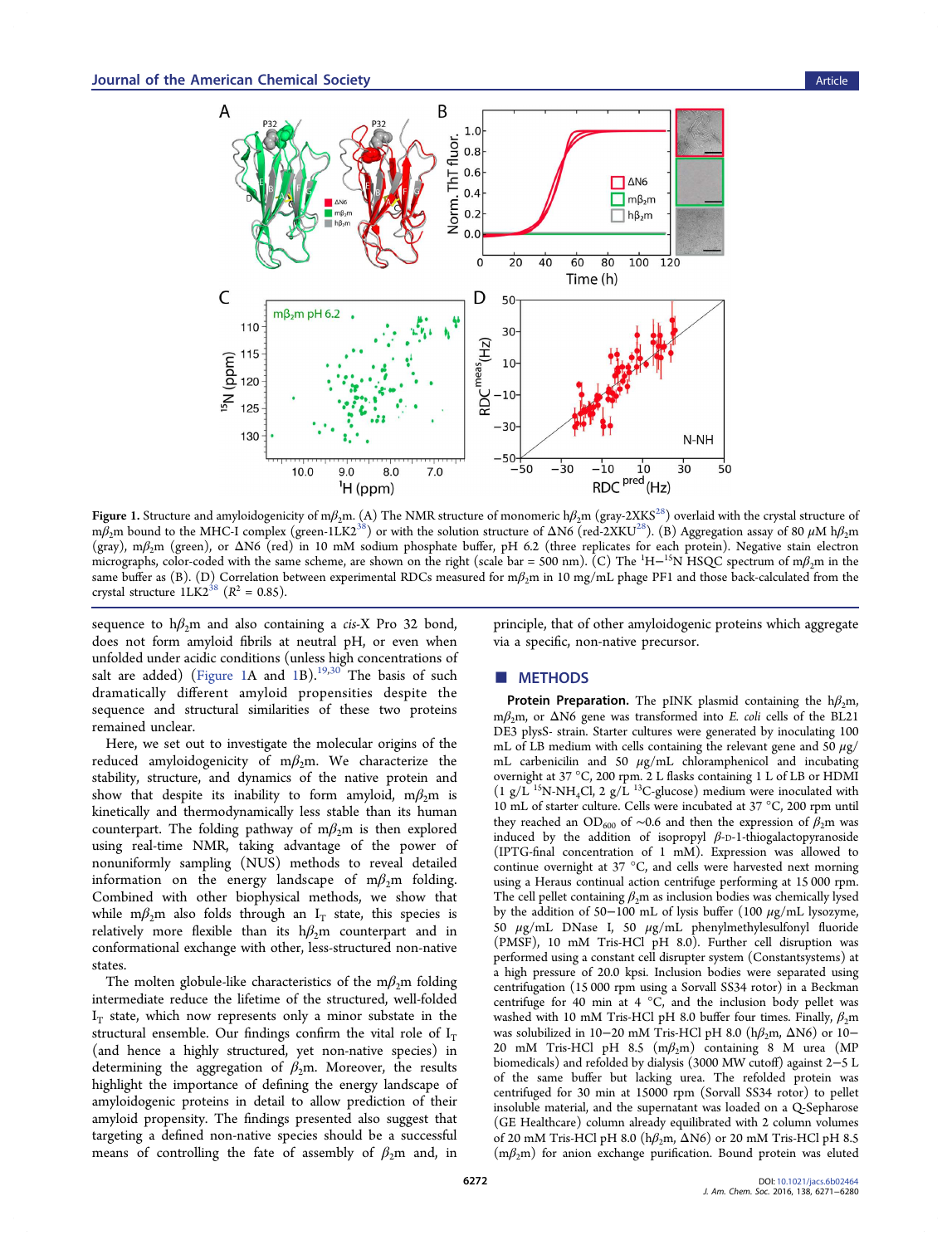#### <span id="page-3-0"></span>Journal of the American Chemical Society Article and The Article Article Article Article Article Article Article

with a gradient of 0−400 mM NaCl (in the same buffer) over 800 mL and was freeze-dried after dialysis in dH<sub>2</sub>O or concentrated using 3000 MW cutoff centricons (Avanti LTD). Freeze-dried protein was resuspended in 10 mM sodium phosphate buffer pH 7.0 (h $\beta_2$ m,  $\Delta$ N6) and 10 mM sodium phosphate buffer pH 8.2 (m $\beta$ <sub>2</sub>m) filtered through 0.2  $\mu$ m filters (Fisher Scientific) and gel-filtered using a HiLoad Superdex-75 Prep column (Amersham Biosciences), calibrated with a standard gel filtration calibration kit (GE Healthcare). The monomer peak was collected, concentrated, aliquoted, and stored at −80 °C or freeze-dried.

**NMR Spectroscopy.** Assignments of the backbone atoms of  $m\beta_2$ m were obtained using samples of 500 or 750  $\mu$ M uniformly labeled (<sup>15</sup>N,  $13C$ ) protein in 10 mM sodium phosphate buffer pH 6.2, 83.3 mM NaCl, 0.02%  $(w/v)$  NaN<sub>3</sub>, and 10%  $(v/v)$  D<sub>2</sub>O. Three-dimensional (3D) NMR experiments were recorded at 25 °C using Varian Inova spectrometers (Agilent) operating at proton frequencies of 500 MHz (HNCA, HNCO, CBCA(CO)NH, HN(CA)CO) and 750 MHz (HNCACB), equipped with a room temperature or cryogenic probe, respectively. Samples for H/D exchange experiments were prepared in 10 mM sodium phosphate buffer pH 6.2 and then freeze-dried. Freezedried protein was dissolved in 100% (v/v)  $D_2O$  containing 83.3 mM NaCl and placed into the NMR tube after manual mixing. The loss of intensity of amide proton resonances was then monitored by SOFAST <sup>1</sup>H−<sup>15</sup>N HSQC<sup>[31](#page-9-0)</sup> spectra (5–10 min each) at 25 °C. Residual dipolar coupling (RDC) experiments (J modulated series) were carried out using a sample of 200  $\mu$ M <sup>15</sup>N-m $\beta_2$ m in 10 mM sodium phosphate pH 8.2 and aligned in 11 mg/mL bacteriophage PF1 (Asla Scientific). RDC data were back-calculated from crystal structures using PALES.<sup>[32](#page-9-0)</sup> For relaxation experiments, a sample of 80  $\mu$ M  $^{15}$ N-m $\beta_2$ m was prepared in 10 mM sodium phosphate buffer at pH 6.2 with 10% (v/ v)  $D_2O$ , 0.02%  $(w/v)$   $NaN_3$ , 83.3 mM NaCl.  $T_2$  experiments were perfomed with 2048 and 128 complex points in the direct and indirect dimension using 18.8, 37.7, 56. 6, 75.5, 94.4, 113.2, 132,1, 151.0 ms as relaxation delays. The relaxation delays for the  $T_1$  experiments were 0.0.16, 0.32, 0.48, 0.64, 0.80, 0.96, 1.12, 1.44 s. For <sup>1</sup>H−<sup>15</sup>N NOE cross-relaxation experiments saturation of amide protons was achieved with a train of 120° pulses for 3.5 s prior to the experiment. All relaxation and RDC experiments were performed at 25 °C, using a 600 MHz Varian Inova spectrometer equipped with a room tempreature probe. Direct carbon detection experiments were performed using a sample of  $^{13}C$ ,  $^{15}N$  m $\beta_2$ m at 1.3 mM on a 950 MHz Bruker spectrometer equipped with a cryogenic TCI probe (1024 and 160 complex points in the direct and indirect dimensions).

For real-time refolding experiments two refolding protocols were followed: (1) protein samples were made in 10 mM sodium phosphate buffer pH 6.2 and freeze-dried. Unfolding was performed by dissolving the freeze-dried protein (2−3 mg) in 30−60 μL of the same buffer containing 8 M urea at 37 °C for 1 h, and the protein was then refolded by rapid 10-fold dilution in 10 mM sodium phosphate pH 6.2, 10%  $(v/v)$  D<sub>2</sub>O, and 0.02%  $(w/v)$  NaN<sub>3</sub>; (2) protein samples were made in 250  $\mu$ L of 10 mM sodium phosphate and 10% (v/v) D<sub>2</sub>O, and the pH was adjusted to 2.0 (or pH 3.6) using Tris-HCl. Refolding was then initiated by addition of 50  $\mu$ L of 300 mM sodium phosphate buffer, pH 7.2 (final pH 6.1−6.3). Both refolding protocols were found to give rise to similar spectra of the intermediate species. This observation demonstrates that the increased flexibility of the murine intermediate (see Results) is not the result of the residual 0.8 M urea present at the end of the first refolding protocol. The refolding from  $I_T$ to native  $h\beta_2$ m was monitored by a series of SOFAST  $\mathrm{^{1}H-^{15}N}$  HSQC spectra $31,33$  at 25 °C, with 80 increments in the indirect dimension, two scans per increment and 512 complex points, resulting in a total acquisition time of 45 s.

To assign the  $I_1$  state of m $\beta_2$ m, refolding was monitored by continuous acquisition of NUS NMR spectra. 3D HNCO+ and  $HNCA+^{34}$  $HNCA+^{34}$  $HNCA+^{34}$  with a total acquisition time of ca. 17 h for each spectrum and 2D <sup>1</sup>H−<sup>15</sup>N BEST-TROSY<sup>[35](#page-9-0)</sup> were collected on separate samples (800 MHz Bruker AVANCE III HD spectrometer with 3 mm TCI cryoprobe). 2D <sup>1</sup>H−<sup>15</sup>N BEST-TROSY, having the highest sensitivity, was chosen as a reference spectrum to guide 3D spectra multidimensional decomposition (MDD) coprocessing with a sliding time frame

window, resulting in a temporal resolution of a few minutes $36$  (see [Supplementary Methods\)](http://pubs.acs.org/doi/suppl/10.1021/jacs.6b02464/suppl_file/ja6b02464_si_001.pdf).

To aid assignment of the real-time spectra, two samples were prepared in which the early intermediate of  $m\beta_2$ m was highly populated. The first consisted of 600  $\mu$ M of uniformly labeled <sup>13</sup>C, <sup>15</sup>N  $m\hat{\beta}_2$ m in 10 mM sodium phosphate and 10 mM sodium acetate pH<br>3.6 and the second consisted of 250 *uM* of uniformly labeled <sup>13</sup>C. <sup>15</sup>N 3.6, and the second consisted of 250  $\mu$ M of uniformly labeled <sup>13</sup>C, m $\beta_2$ m in 10 mM sodium phosphate pH 6.2 with 1 M urea added. Both samples gave rise to HNCA spectra that closely resembled the realtime HNCA spectrum of the early intermediate of m $\beta_2$ m. Additional 3D spectra were performed using these samples including HNCA, HNCO, and CBCACONH utilizing a 600 MHz Varian Inova spectrometer equipped with a room tempreature probe.  $TALOS+37$  $TALOS+37$ was used to predict the backbone order parameter  $(S^2)$ . TALOS+ uses H, NH, Co, C $\alpha$ , and C $\beta$  backbone chemical shifts to calculate the random coil chemical shift index which is then converted to backbone S<sup>2</sup>. Aggregation assays performed on these samples confirmed that the early folding intermediate of  $m\beta_2$ m is not aggregation-prone.

Aggregation Assays. Samples containing 60  $\mu$ M protein in 10 mM sodium phosphate buffer, pH 6.2, or 10 mM sodium phosphate, with 10 mM sodium acetate pH 3.6, or in 10 mM sodium phosphate buffer, pH 6.2, with 1 M urea, with the appropriate amount of NaCl added to give a total ionic strength of 100 mM), 0.02% (w/v)  $\text{NaN}_3$ and 10  $\mu$ M Thioflavin T (ThT) were incubated at 37 °C in sealed 96 well plates (Thermo Scientific) with agitation at 600 rpm. Fluorescence was monitored at  $480 \pm 10$  nm after excitation at  $440$ ± 10 nm using a FLUOROstar Optima microplate reader (BMG Labtech).

Equilibrium Unfolding. Urea stock solutions containing 75 mM sodium phosphate buffer, pH 6.2, and either no urea or 10.5 M urea were made, and the exact concentration of urea was determined using the measured refractive index (Ceti refractometer). The stock solutions were used to make samples of protein containing 0−10 M urea in 0.2 M increments, with a final protein concentration of 0.2 mg/ mL. Samples were incubated at 25 °C for 12 h before analysis using tryptophan fluorescence. Fluorescence was excited at 295 nm, and the emission was monitored at 340 nm using a Photon Technology International QM-1 spectrofluorimeter (PTI). The data were then globally fit to a two-state model:

$$
signal = \frac{((a[urea] + b) \exp^{\Delta G^{\circ}_{\text{UF}} - M_{\text{UF}}[urea])/RT} + (c[urea] + d))}{(1 + \exp^{\Delta G^{\circ}_{\text{UF}} - M_{\text{UF}}[urea])/RT})}
$$
\n(1)

where  $\Delta G^{\circ}_{\text{UF}}$  (kJ mol<sup>-1</sup>) is the equilibrium stability,  $M_{\text{UF}}$  is the equilibrium  $m$ -value,  $a$  and  $c$  represent the denaturant-dependence of the folded and unfolded signal intensities, respectively, and b and d are the signal intensities of the folded and unfolded states, respectively, in the absence of denaturant.

Electron Microscopy (EM). Carbon coated copper grids were prepared by the application of a thin layer of Formvar with an overlay of carbon. Samples were centrifuged (14 000g, 10 min), and the pellets were resuspended in fresh 10 mM sodium phosphate buffer, pH 6.2, diluted to a final protein concentration of 12  $\mu$ M with deionized water and then applied to the grid in a dropwise fashion. The grid was then carefully dried with filter paper before it was negatively stained by the addition of 18  $\mu$ L of 2% (w/v) uranyl acetate. Micrographs were recorded on a Philips CM10 or a JEOL JEM-1400 electron microscope.

Stopped Flow Experiments. Experiments were performed using an Applied-Photophysics SX1.8MV stopped-flow fluorimeter. The temperature was held constant at 37 °C ( $\pm$ 0.1 °C) using a Neslab circulating water bath system. Experiments were performed in buffered solutions containing 10 mM sodium phosphate (pH 6.2) and 83.3 mM sodium chloride with or without 0.4 M sodium sulfate. Refolding experiments were performed by 1:10 dilution of 80  $\mu$ M protein in buffer containing 8 M urea, into buffered solutions with final urea concentrations in the range 0.75−8.0 M. The final urea concentration ranged from 3.0 to 8.0 M for unfolding experiments. To obtain refolding data at 0 M urea, a pH jump was performed by a 1:10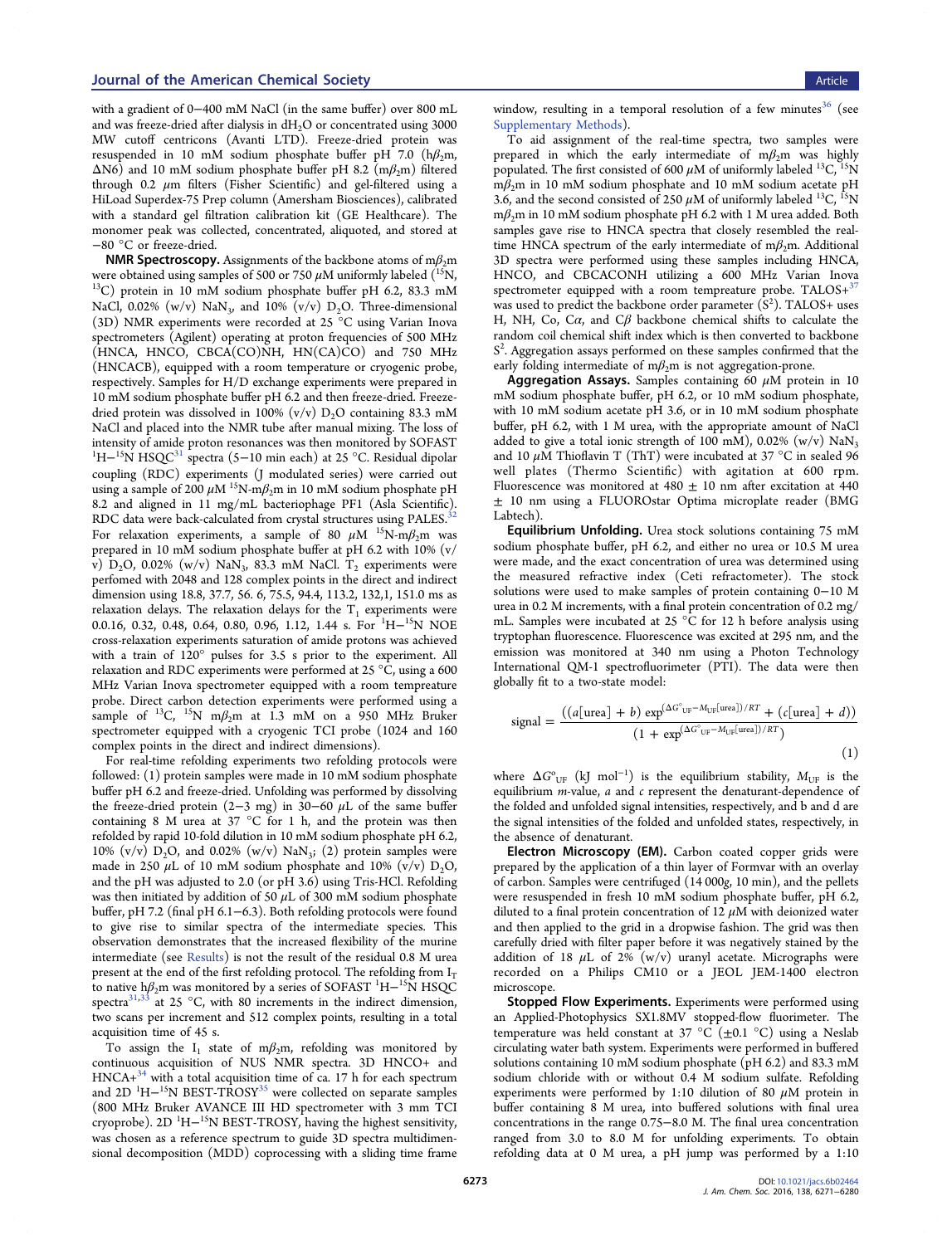<span id="page-4-0"></span>dilution of 80  $\mu$ M protein in 10 mM phosphate (pH 2.5) into 80 mM sodium phosphate (pH 6.2). Data were normalized to the signal of the folded and unfolded protein in 0 and 8 M urea, respectively. At each urea concentration at least seven kinetic traces were obtained, averaged, and fitted to a single exponential function using the manufacturer's software.  $\Delta G_{\text{UI}}^{\circ}$  was determined by plotting the fluorescence at the end point of a 20 s kinetic trace of folding against urea concentration and by plotting the fluorescence of the unfolded state against urea concentration (in the latter case, the values at low urea concentration were obtained by linear extrapolation from the values at high urea concentration). The fluorescence of the  $I_T$  state decreased with increasing urea concentration until it approached the fluorescence of the unfolded state. To estimate  $\Delta G_{\text{U11}}^{\circ}$  at 0 M urea, data were also recorded in the presence of  $0.4$  M  $Na<sub>2</sub>SO<sub>4</sub>$  and the data in 0 and 0.4 M  $Na<sub>2</sub>SO<sub>4</sub>$  were fitted globally to [eq 1.](#page-2-0)

#### ■ RESULTS

The native state of m $\beta_2$ m is thermodynamically **unstable.** As well as being 70% identical in sequence,  $m\beta_2m$ and h $\beta_2$ m/ $\Delta$ N6 have similar structures (backbone RMSD  $\approx$ 1.5 Å) [\(Figure 1A](#page-1-0)). However, only  $\Delta N6$  is able to aggregate into amyloid fibrils at pH 6.2 as monitored by the increase in ThT fluorescence and by negative stain EM [\(Figure 1](#page-1-0)B), in agreement with previous studies.<sup>[19](#page-8-0)</sup> To enable NMR studies of  $m\beta_2$ m, chemical shift assignments were obtained for the native monomeric protein using a range of 3D NMR experiments (BMRB 19772) (85% of backbone atoms were assigned; see [Methods](#page-1-0)). The  ${}^{1}H-{}^{15}N$  HSQC spectrum of native m $\beta_{2}$ m at pH 6.2 shows a single set of well-dispersed intense peaks, characteristic of a folded protein in solution that undergoes limited chemical exchange on the ms time scale [\(Figure 1C](#page-1-0)).

The only available structure of m $\beta_2$ m is the crystal structure of the protein bound to the heavy chain of the major histocompatibility complex (MHC-I).<sup>[38](#page-9-0)</sup> In the case of  $h\beta_2 m$ , binding to the heavy chain causes conformational changes particularly in the AB loop and the  $D$  strand of the protein.<sup>[39](#page-9-0)</sup> To determine whether the crystal structure of m $\beta_2$ m bound to the MHC-I complex constitutes a good representation for the structure of the monomeric protein in solution, residual dipolar couplings (RDC) were measured. [Figure 1D](#page-1-0) shows that there is excellent agreement ( $R^2 = 0.85$ ) between the measured RDCs and those back-calculated from the crystal structure of MHC-Ibound m $\beta_2$ m [\(Figure 1D](#page-1-0)), confirming the identity of the solution structure of monomeric m $\beta_2$ m with that bound to MHC-I. Therefore, differences in the structures of the native proteins cannot explain the different amyloid potential of the two variants.

We next assessed whether differences in thermodynamic and/or kinetic stability between m $\beta_2$ m and h $\beta_2$ m/ $\Delta N6$  could rationalize their different amyloid propensity. Equilibrium denaturation experiments revealed that  $m\beta_2$ m is less stable than h $\beta_2$  $\beta_2$ m ( $\Delta\Delta G^{\circ}$ <sub>un</sub> = -12.4 kJ/mol) ([Figure 2A](#page-3-0), 2B and [Supplementary Table 1\)](http://pubs.acs.org/doi/suppl/10.1021/jacs.6b02464/suppl_file/ja6b02464_si_001.pdf). Remarkably,  $m\beta_2m$  is less stable than the aggregation prone  $\Delta N6$  [\(Figure 2A](#page-3-0), [2](#page-3-0)B) demonstrating that thermodynamic instability cannot explain the inability of mβ<sub>2</sub>m to form amyloid. Notably,  $ΔN6$  shows a reduced mvalue compared with h $\beta_2$ m and m $\beta_2$ m, consistent with exposure of hydrophobic residues that are normally buried in the core of h $\beta_2$ m (10 of the 17 core residues become more exposed in  $\Delta N6^{28}$  $\Delta N6^{28}$  $\Delta N6^{28}$ ). Hydrogen exchange experiments monitored by  $1H-15N$  HSQC spectra revealed that m $\beta_2$ m is also kinetically less stable than  $h\beta_2$ m, with amide protons exchanging with the solvent more rapidly than  $h\beta_2$ m, while  $\Delta N6$  is the least kinetically stable of the three proteins studied here [\(Figure 2C](#page-3-0),



Figure 2. Thermodynamic and kinetic stability do not correlate with amyloid propensity. (A) Equilibrium denaturation curves for m $\beta_2$ m, hβ<sub>2</sub>m, and ΔN6 monitored using tryptophan fluorescence (75 mM sodium phosphate buffer pH 6.2, 25 °C). (B) Unfolding free energies obtained by fitting data in (A) to a two state model (see [Table S1](http://pubs.acs.org/doi/suppl/10.1021/jacs.6b02464/suppl_file/ja6b02464_si_001.pdf)). (C) Representative hydrogen exchange profiles for the amide hydrogen of residue 83 in h $\beta_2$ m, m $\beta_2$ m, and  $\Delta N6$  at 25 °C and pH 6.2 (see [Figure S2](http://pubs.acs.org/doi/suppl/10.1021/jacs.6b02464/suppl_file/ja6b02464_si_001.pdf)).

Figure S1A−[C, and Figure S2\)](http://pubs.acs.org/doi/suppl/10.1021/jacs.6b02464/suppl_file/ja6b02464_si_001.pdf). NMR relaxation experiments on native m $\beta_2$ m also showed no regions of increased dynamics on the ps−ns time scale, apart from the DE loop which is known to be flexible in all  $\beta_2$ m variants ([Figure S2D](http://pubs.acs.org/doi/suppl/10.1021/jacs.6b02464/suppl_file/ja6b02464_si_001.pdf)−F). Thus, there is no correlation between thermodynamic or kinetic stability and amyloidogenicity of these different  $\beta_2$ m variants.

Real-Time Characterization of a Transient Folding Intermediate. We next investigated whether the folding pathway of m $\beta_2$ m also involves transient formation of an intermediate containing trans X-Pro 32 (known as the  $I_T$ state $^{28}$  $^{28}$  $^{28}$ ), the accumulation of which has been shown to correlate directly with the rate of amyloid formation of the human protein.<sup>[9](#page-8-0)</sup> For these experiments, m $\beta_2$ m was unfolded either by incubating the protein at pH 2.0 or by the addition of 8 M urea at pH 6.2. Refolding was then initiated by dilution to a buffer of pH 7.2 or to a buffer lacking urea (see [Methods,](#page-1-0) [Figure S3](http://pubs.acs.org/doi/suppl/10.1021/jacs.6b02464/suppl_file/ja6b02464_si_001.pdf)), and NMR spectra were collected in real time to track the refolding reaction in residue-specific detail. In the case of  $h\beta_2$ m, and in accordance with previous studies,<sup>[28](#page-9-0)</sup> a welldispersed spectrum was observed 3 min after refolding was initiated, in which only small chemical shift differences are detected in comparison with those of the native protein (Figure 3A and 3B). These results indicate that a native-like intermediate (the  $I_T$  state) accumulates during folding of h $\beta_2$ m, consistent with previous results.<sup>[9](#page-8-0),[28](#page-9-0)</sup>

As previously reported, the spectrum of  $\Delta N6$  is very similar to that of the human  $I_T$  state (Figure 3C).<sup>[28](#page-9-0)</sup> In marked contrast with the behavior of  $h\beta_2$ m, however, the <sup>1</sup>H<sup>-15</sup>N HSQC spectrum of  $m\beta_2$ m 3 min after refolding is initiated revealed only ∼20 intense peaks with limited chemical shift dispersion in the <sup>1</sup>H dimension which coexist with the most intense peaks of the native state (Figure 3D and 3E). Interestingly, the partially folded state of m $\beta_2$ m at pH 3.6 gives rise to a  $\overline{H}$ -<sup>15</sup>N HSQC spectrum that closely resembles the spectrum collected at pH  $\approx$ 6.2, 3 min after refolding was initiated (Figure 3F). These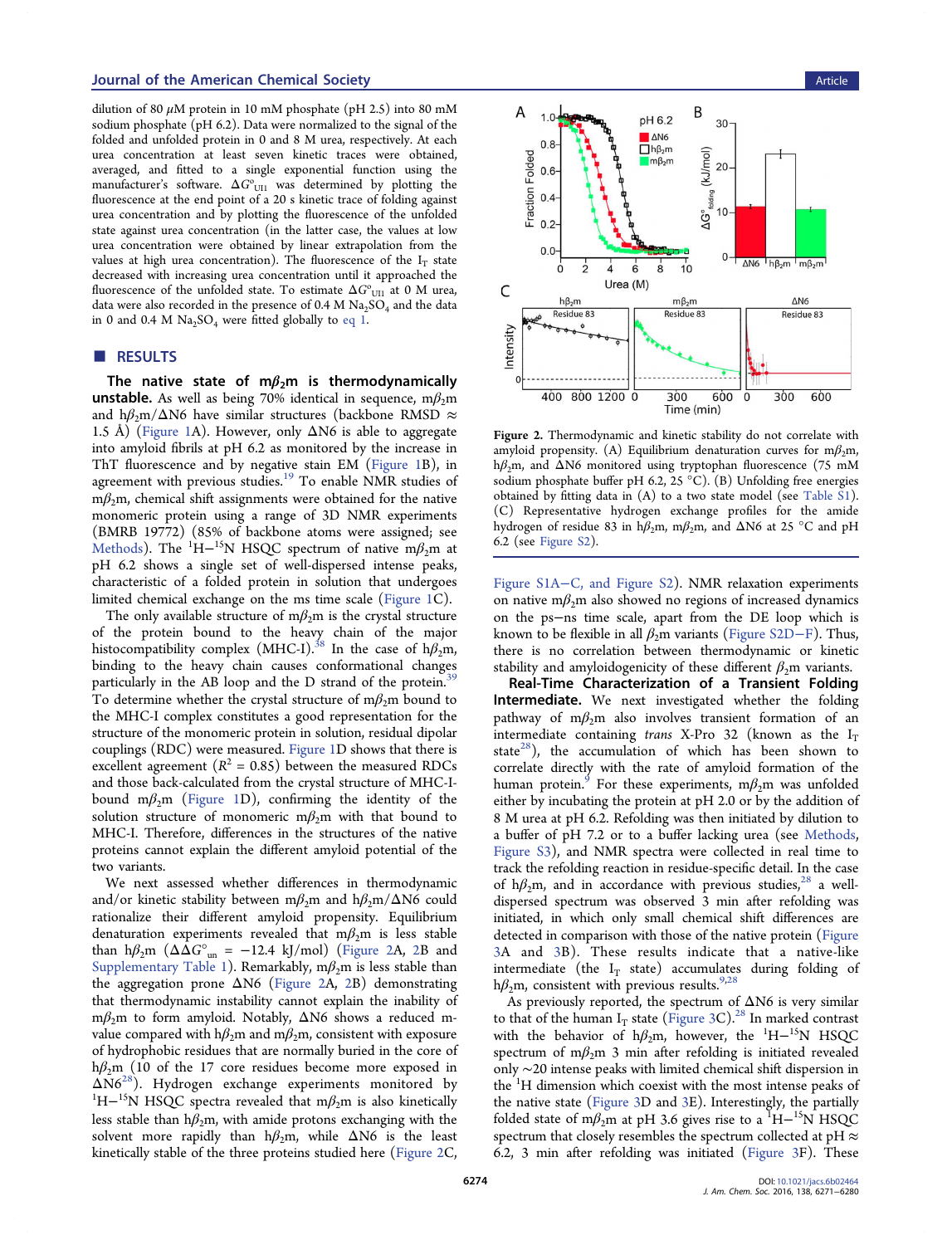<span id="page-5-0"></span>

Figure 3. Folding of h $\beta_2$ m and m $\beta_2$ m in real-time. (A) <sup>1</sup>H−<sup>15</sup>N SOFAST HSQC spectrum of native h $\beta_2$ m in 10 mM sodium phosphate pH 6.2. (B) The <sup>1</sup>H−<sup>15</sup>N SOFAST HSQC spectrum of h $\beta_2$ m collected 3 min after refolding was initiated by urea dilution. Peaks that are already in their native positions are colored gray, while peaks with non-native chemical shifts are shown in red. (C) The <sup>1</sup>H−<sup>15</sup>N HSQC spectrum of ΔN6 closely resembles the spectrum of the real-time folding intermediate of h $\beta_2$ m. An overlay of the spectra shown in B and C is shown as an inset. (D)  $^1\mathrm{H}-^{15}\mathrm{N}$ HSQC spectrum of native m $\beta_2$ m in 10 mM sodium phosphate pH 6.2. (E) The <sup>1</sup>H−<sup>15</sup>N BEST-TROSY-HSQC of m $\beta_2$ m collected 3 min after refolding was initiated by urea dilution. Peaks that are already in their native positions are colored green while peaks with non-native chemical shifts are shown in purple. (F) The  $^1\mathrm{H}-^{15}\mathrm{N}$  HSQC spectrum of m $\beta_2$ m at pH 3.6 closely resembles the spectrum of the real-time folding intermediate of  $m\beta_2$ m.

results suggest that partially folded species are significantly populated during the folding of  $m\beta_2$ m, but that these species differ in structure and/or dynamics compared with their human counterparts.

In order to assign the real-time spectrum of the intermediate state of m $\beta_2$ m, continuous, NUS NMR spectra (2D-BEST-TROSY HSQC, 3D-HNCA+, and 3D-HNCO+) were collected during refolding and the whole data set was coprocessed together, resulting in a temporal resolution of a few minutes. $36$ Importantly, and in contrast with other real-time studies of protein folding which consist of acquisition of sequential standalone spectra, $40$  this NUS approach requires the acquisition of only a single spectrum. Therefore, it does not require prior knowledge about the folding reaction in order to decide on the length of each individual experiment, since the time resolution can be determined in the processing step. Additionally, increased sensitivity is achieved by coprocessing less sensitive 3D NMR spectra (e.g., HNCA) with 2D experiments (e.g.,  $HSQC$ ). $41$ 

The same set of intense resonances shown in [Figure 3](#page-4-0)E were observed in 3D real-time spectra, consistent with these residues being flexible in the folding intermediate of m $\beta_2$ m. As only 20 spin systems are present in the real-time HNCA spectrum,

assignment was challenging. To overcome this issue, further backbone assignment experiments were performed on  $m\beta_2$ m at pH 3.6 ([Figure 3](#page-4-0)F) and m $\beta_2$ m at pH 6.2 with 1 M urea added, both of which gave rise to spectra similar to those of the kinetic intermediate [\(Figure 3](#page-4-0)F and data not shown), removing the need for rapid data acquisition (see [Methods\)](#page-1-0). The residuetype specific information of the  $C\beta$  atoms from these equilibrium experiments greatly facilitated the assignment of the real-time HNCA spectrum.

The assignment walk on the C $\alpha$  resonances of m $\beta_2$ m 5 min after folding was initiated is shown in Figure 4A. The assignment revealed that all of the intense peaks shown in [Figure 3E](#page-4-0) correspond to residues located in the N-terminal region, the A strand, and the AB loop of  $m\beta_2$ m (Figure 4B and 4C), regions of the polypeptide chain whose dynamics have been implicated in the initiation of the aggregation of the human protein.<sup>[19](#page-8-0),[28](#page-9-0)</sup> The C-terminal four residues of the protein were also detected with chemical shifts that are different  $(\Delta \delta_{H+N} > 2$  ppm) from those in the native structure. The backbone assignments (N, NH, C $\alpha$ , C $\beta$ , CO atoms; [Supplementary Table 2\)](http://pubs.acs.org/doi/suppl/10.1021/jacs.6b02464/suppl_file/ja6b02464_si_001.pdf) allow the accurate prediction of the order parameter  $S^2$  and, therefore, an assessment of protein dynamics. Figure 4B and 4C show that the 20 N-terminal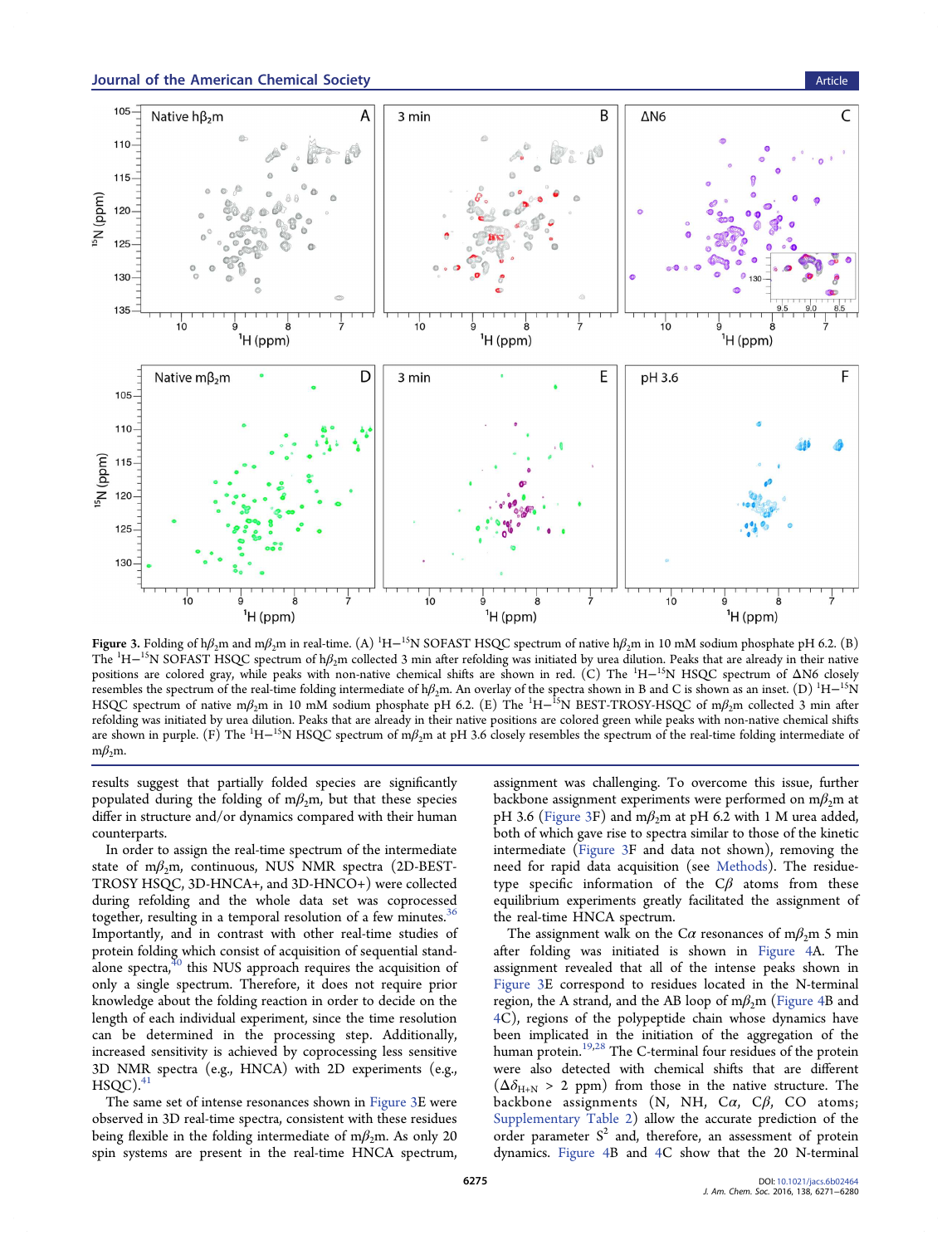<span id="page-6-0"></span>

Figure 4. The early folding intermediate of m $\beta_2$ m. (A) The assignment walk on the  $Ca$  atoms of the real-time BEST-HNCA spectrum of m $\beta_2$ m collected 5 min after refolding was initiated by urea dilution at pH 6.2. (B) Predicted  $S^2$  parameters for the folding intermediate of m $\beta_2$ m. The intense peaks shown in [Figure 3](#page-4-0)E are shown in dark blue. The  $S^2$  parameters of the native state are shown as light blue bars and as a red line. (C) Residues observed in the real-time spectrum of the folding intermediate are highlighted in red in the structure of m $\beta_2$ m. Pro 32 is shown as yellow spheres. (D) Far-UV CD spectra of native m $\beta_2$ m at pH 6.2 (green) and of the folding intermediate 3 min after folding was initiated by a pH jump from pH 2.0 to pH 6.2 (red). (E) Normalized fluorescence signal at the end of each stopped-flow transient (20 s) as a function of urea concentration for m $\beta_2$ m in the absence (red) or presence (black) of 0.4 M sodium sulfate. The data were fitted globally to a two-state model (see [Methods\)](#page-1-0).

residues show significantly increased dynamics in the folding intermediate in comparison with the native state, while the Cterminal four residues, while visible, have conformational dynamics similar to those of the native protein.

The molten-globule-like behavior of the intermediate state (named here  $I_1$ ) prevents the direct observation of the majority of the resonances (apart from the 20 most flexible) in  $H$ detected experiments, as they are in conformational/solvent exchange. To overcome this problem direct  $^{13}$ C-detection experiments were performed on  $m\beta_2$ m at pH 3.6 in order to obtain information about the structural properties of the rest of the protein in the  $I_1$  state. These experiments revealed ~80 resonances, 20 of which have sharp lines which correspond to the 20 N-terminal residues assigned above. Other resonances show broader lines suggesting that they correspond to residues with a higher degree of folding ([Figure S5](http://pubs.acs.org/doi/suppl/10.1021/jacs.6b02464/suppl_file/ja6b02464_si_001.pdf)). The far-UV CD spectrum of m $\beta_2$ m obtained 3 min after the pH jump from pH 2.0 to pH 6.2 shows that in I<sub>1</sub> 73% of native  $\beta$ -sheet structure is already formed, as quantified by the ratio of the intensities at 219 nm ([Figure 4D](#page-5-0)). These results show that m $\beta_2$ m at pH 3.6

is partially structured, with the majority of residues being in a  $\beta$ sheet conformation, potentially native-like. These residues undergo chemical exchange on the ms time scale (or exchange rapidly with solvent) and, therefore, cannot be observed in the  ${}^{1}\text{H}-{}^{15}\text{N}$  spectrum shown in [Figure 3E](#page-4-0).

In order to estimate the stability of the  $I_1$  state, stopped-flow fluorescence experiments were used to determine the fluorescence intensity of m $\beta_2$ m 20 s after folding was initiated [\(Figure 4](#page-5-0)E). These experiments revealed that, by contrast with the I<sub>T</sub> state of h $\beta_2$ m for which the  $\Delta G^{\circ}$ <sub>un</sub> is −9.57 ± 0.54 kJ/ mol at 37 °C,<sup>[9](#page-8-0)</sup> the I<sub>1</sub> state of m $\beta_2$ m ( $\Delta G^{\circ}_{un} = \sim -4.8 \text{ kJ/mol}$  at  $37 \text{ °C}$ ) is only marginally stable in solution, in accordance with the real-time NMR data [\(Figure 4](#page-5-0)E). Overall, the data show that m $\beta_2$ m folds through a flexible/molten globule-like intermediate state in which the N-terminus and the A strand are dynamic and detached from a native-like  $\beta$ -sandwich fold  $(I_1)$  ([Figure 4](#page-5-0)C).

The flexible intermediate  $I_1$  is not aggregation-prone. The amyloid fibrils of  $h\beta_2$ m are composed of parallel in register  $\beta$ -strands,<sup>[42](#page-9-0),[43](#page-9-0)</sup> while in the native monomer the  $\beta$ -strands are all antiparallel ([Figure 1](#page-1-0)A). Thus, a major conformational change has to occur on the pathway to fibrils. Detachment of the A strand might represent a first step toward the remodeling of the native protein, and therefore, the early intermediate of m $\beta_2$ m, I1 , might be expected to be highly amyloidogenic. To test this hypothesis, aggregation assays were performed using ΔN6 at pH 6.2 as a mimic of the highly aggregation-prone state  $I_T$ , and  $m\beta_2$ m at pH 3.6, conditions which favor the less structured intermediate state  $(I_1)$  of m $\beta_2$ m. Consistent with previous results, these experiments showed that ΔN6 aggregates rapidly at pH 6.2 with a lag time of ∼30 h, resulting in the formation of amyloid fibrils (Figure 5A). In marked contrast, no increase in ThT fluorescence was observed for m $\beta_2$ m at pH 3.6 (Figure 5A). Indeed, the majority of the murine protein remained soluble after 100 h of incubation, while  $\Delta N6$  was quantitatively converted into amyloid fibrils (Figure 5B and 5C). Interestingly, the small amount of m $\beta_2$ m that was not found in the supernatant also formed short fibrils ∼300 nm in length (Figure 5C). These results show that the partially folded state of  $m\beta_2m$ is not highly aggregation prone. On the other hand, the specific structural features of the native-like I<sub>T</sub> intermediate of  $h\beta_2m$  are crucial for assembly.

A native-like  $I_T$  intermediate is populated on the pathway to native m $\beta_2$ m. The data presented above demonstrate that the conformational properties of the dynamic  $I_1$  state of m $\beta_2$ m are different from those the native-like h $\beta_2$ m  $I_T$ state. However, additional states could be populated after the formation of  $I_1$  and prior to the formation of native m $\beta_2$ m. Indeed, as the folding time progresses a third set of peaks (apart from the native and the flexible intermediate states ([Figure 3\)](#page-4-0)) emerges in the real-time <sup>1</sup>H<sup>-15</sup>N HSQC spectrum [\(Figure S4\)](http://pubs.acs.org/doi/suppl/10.1021/jacs.6b02464/suppl_file/ja6b02464_si_001.pdf). These peaks show small chemical shift differences compared with the native m $\beta_2$ m resonances and are generally broad [\(Figure S4\)](http://pubs.acs.org/doi/suppl/10.1021/jacs.6b02464/suppl_file/ja6b02464_si_001.pdf) suggesting that additional, more native-like states are populated at later times during the folding of the protein. This observation presumably reflects an ordered assembly mechanism, in which the initially highly dynamic intermediate  $(I_1)$  folds to the native state via a transiently populated more structured  $(I_T$ -like) state.

To investigate this possibility further, partially folded m $\beta_2$ m at pH 3.6 (which mimics the  $I_1$  state  $-$  [Figures 3](#page-4-0)E and [3F](#page-4-0)) was allowed to fold by a rapid pH jump to pH 6.2 and folding was monitored in real time using NMR. The <sup>1</sup>H−<sup>15</sup>N HSQC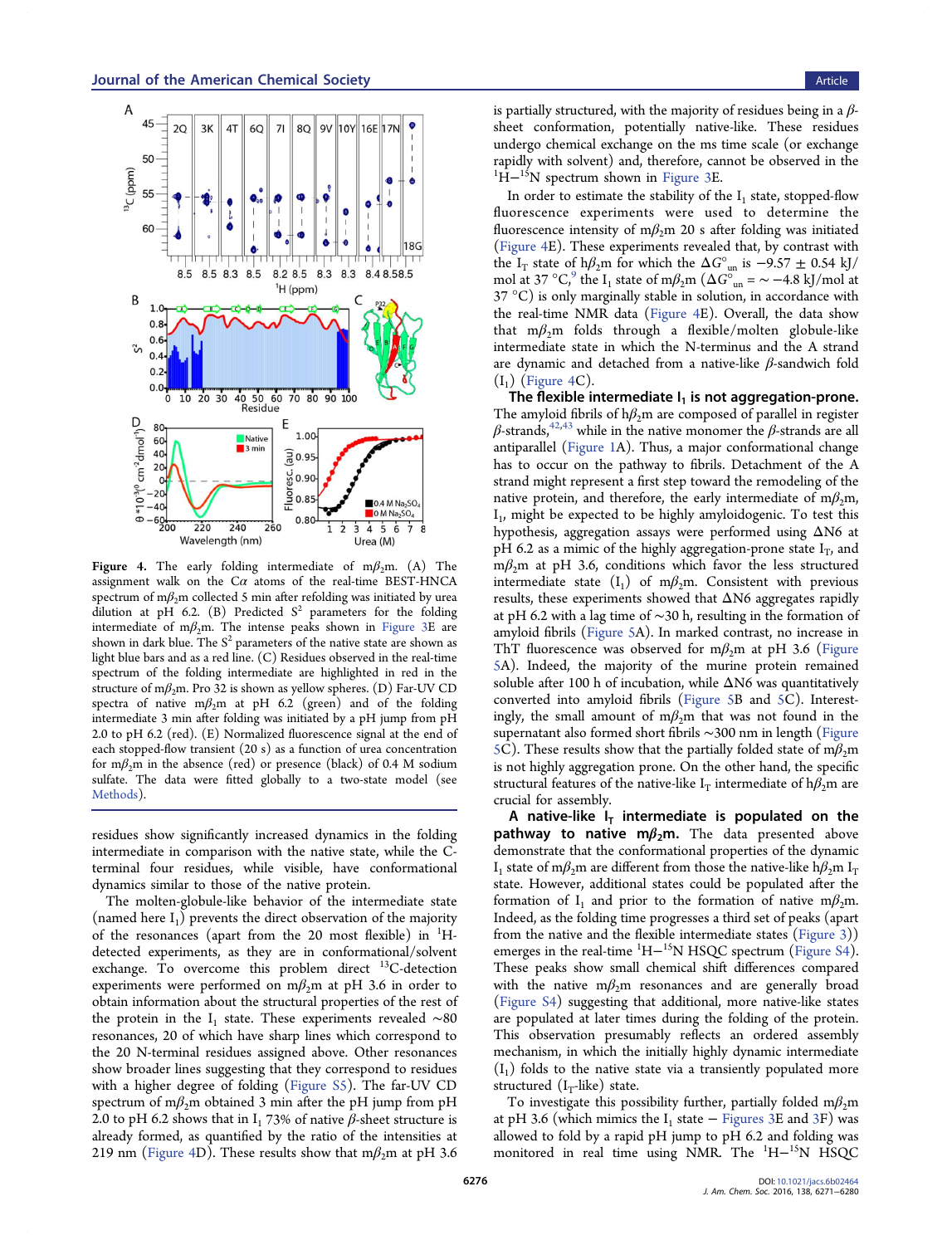<span id="page-7-0"></span>

Figure 5. Amyloidogenicity of intermediate states of m $\beta_2$ m and h $\beta_2$ m. (A) ThT fluorescence assays of 60  $\mu$ M  $\Delta$ N6 in 10 mM sodium phosphate buffer pH 6.2 (red) or 60  $\mu$ M m $\beta_2$ m in 10 mM sodium phosphate, 10 mM sodium acetate pH 3.6 (green). Five replicates are shown for each protein. (B) SDS-PAGE gel of the end points shown in (A). 20  $\mu$ L of the reaction were spun down using a benchtop centrifuge for 20 min and a sample of the total reaction (W) or of the supernatant (S/N) after centrifugation, was analyzed by SDS-PAGE. (C) AFM image of 60  $\mu$ M m $\beta_2$ m after 95 h of incubation (green in A, note that fibrils correspond to <5% of the protein added) and electron micrograph of 60  $\mu$ M  $\Delta$ N6 (fibrils correspond to >95% of the protein added) after 95 h of incubation (red in A). Scale bar represents 500 nm.

spectrum collected 3 min after refolding was initiated showed a well dispersed spectrum ([Figure 6A](#page-6-0)) in striking and marked contrast with the molten globule-like spectrum of the  $I_1$  state shown in [Figure 3](#page-4-0)E. Indeed, the spectrum obtained 3 min after the pH jump is reminiscent of that of native  $m\beta_2m$  with significant chemical shift differences being limited to residues in the N-terminal region (residues 1−6), the BC, DE, and FG loops ([Figure 6A](#page-6-0) and [6B](#page-6-0)). Moreover, the peaks that show chemical shift differences from the native protein are remarkably similar to the third set of peaks observed in [Figure](http://pubs.acs.org/doi/suppl/10.1021/jacs.6b02464/suppl_file/ja6b02464_si_001.pdf) [S4B,](http://pubs.acs.org/doi/suppl/10.1021/jacs.6b02464/suppl_file/ja6b02464_si_001.pdf) consistent with folding from the partially folded state  $(I_1)$ to a more native-like intermediate (presumably  $I_T$ ). Importantly, residues that show significant chemical shift changes are surrounded by residues whose resonances are not detected in the real-time NMR spectrum [\(Figure 6B](#page-6-0)). These areas reside in close spatial proximity to Pro 32 in the native structure and, therefore, are exchange-broadened. A similar scenario has been observed for the real-time folding intermediate of  $h\beta_2m (I_T)$ .<sup>[40](#page-9-0)</sup> Furthermore, ΔN6 shows chemical shift differences to native  $h\beta_2$ m in these same regions.<sup>[28](#page-9-0)</sup> Together, the results show that  $m\beta_2$ m folds through a native-like intermediate state that has similar structural properties to the amyloidogenic  $I_T$  state of  $h\beta_2$ m. However, due to its decreased stability, this species is copopulated with an ensemble of partially folded, flexible states in which the N-terminal region is highly disordered  $(I_1)$ .

#### **DISCUSSION**

Characterization of Protein Energy Landscapes Using Sparse Data. The results presented above highlight the importance of determining the precise details of the folding energy landscape of a protein in order to elucidate whether one



Figure 6. Detection of a native-like folding intermediate for  $m\beta_2$ m. (A) The <sup>1</sup>H<sup>-15</sup>N SOFAST HSQC spectrum of m $\beta_2$ m collected 3 min after refolding was initiated from the partially folded state at pH 3.6 (blue), overlaid with the <sup>1</sup>H<sup>-15</sup>N SOFAST HSQC of native m $\beta_2$ m (collected after 90 min) (gray). Peaks corresponding to the molten globule  $I_1$  state are colored in pink. (B) Per residue combined  ${}^{1}H-{}^{15}N$ chemical shift differences between the native and the I<sub>T</sub> state of m $\beta_2$ m, using the spectra displayed in (A). Blue dots represent residues for which assignments are missing in the native spectrum. Residues that show chemical shift differences greater than 1 ppm (dashed line) are colored yellow, those that show chemical shift differences less than 1 ppm are shown in gray, and residues that are broadened beyond detection in the 3 min spectrum are colored red. The strucure of  $m\beta_2$ m colored in the same color scheme is shown on the right.

or more partially folded, or non-native states, have the potential to initiate amyloid assembly. Characterization of ensembles of interconverting non-native species that not only are lowly populated but also have a short lifetime, such as those involved in protein folding and aggregation, is a challenging task, even for the most advanced biophysical methods. While timeresolved NMR studies on proteins can be highly informative, these studies usually suffer from low resolution and poor sensitivity. By combining the use of sparsely sampled NMR and coprocessing of more complicated/less sensitive experiments with others that show increased sensitivity, we demonstrate here the detection and atomic level depiction of the early molten globule state,  $I_1$ , of m $\beta_2$ m, that is populated for only ∼15 min, a task that would not have been possible using standard NMR methodologies (see [Supplementary Methods\)](http://pubs.acs.org/doi/suppl/10.1021/jacs.6b02464/suppl_file/ja6b02464_si_001.pdf). The power of the real-time NMR experiments allowed us to identify conditions that stabilize the  $I_1$  state (pH 3.6 or addition of 1 M urea at pH 6.2) and to perform more detailed NMR experiments on the trapped intermediate state that led to a complete description of the folding mechanism of the murine protein. The approach is potentially applicable to other amyloidogenic proteins or proteins that fold through the accumulation of transient intermediate states.

The precise balance between folding intermediates determines the aggregation propensity of  $\beta_2$ m. The folding pathway of h $\beta_2$ m has been investigated in detail over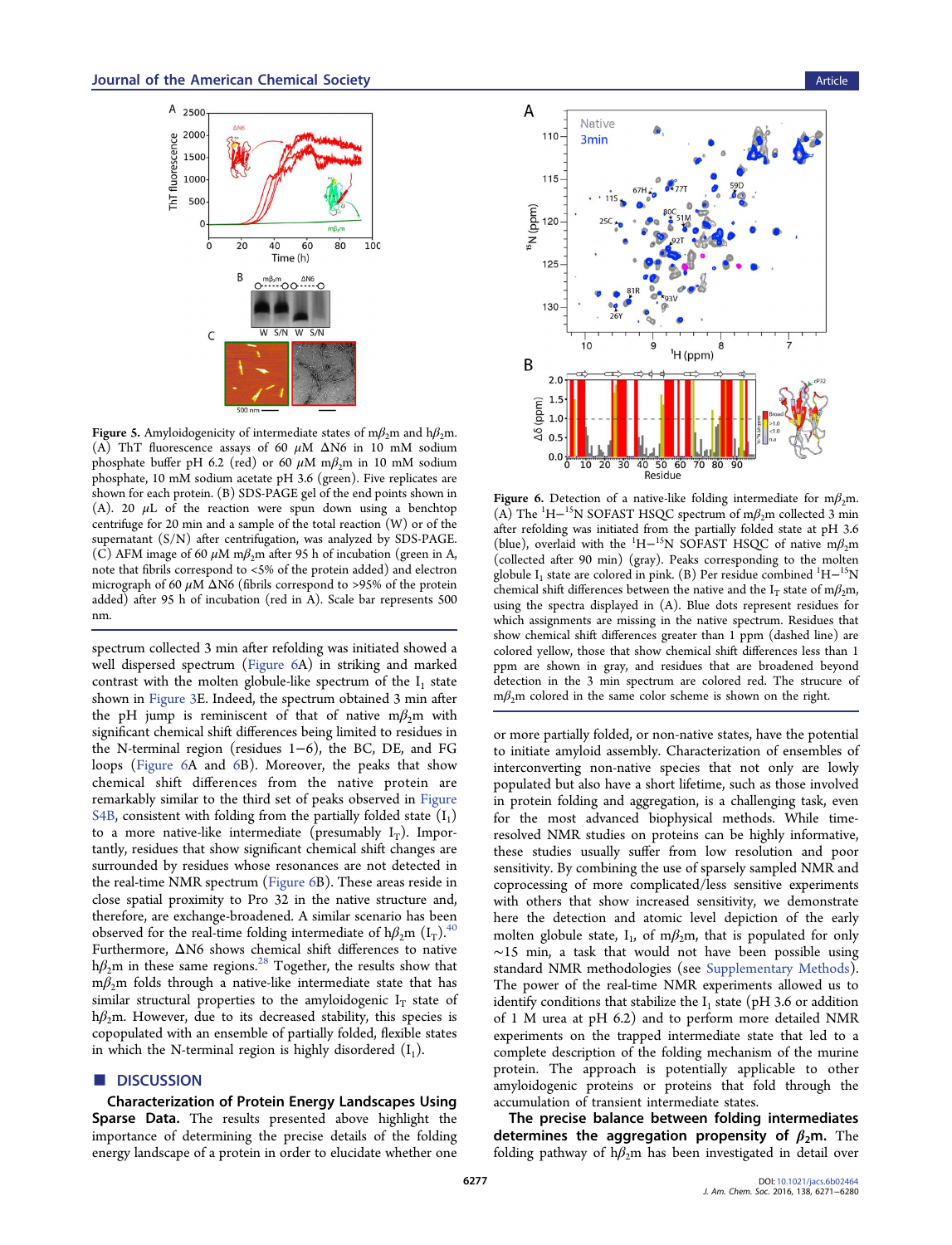<span id="page-8-0"></span>

Figure 7. Balance between protein folding and aggregation. The native-like I<sub>T</sub> state is predominantly populated during the folding of h $\beta_2$ m (gray scheme, left). This allows the entrance to the aggregation landscape (red scheme) as  $I_T$  shows enhanced amyloidogenicity. In the case of m $\beta_2$ m (right)  $I_T$  represents only a minor conformation during folding, but instead the flexible molten globule-like state in which the A strand is detached from the β-sandwich fold is the major non-native species. As I<sub>1</sub> is not aggregation-prone, mβ<sub>2</sub>m is protected from misfolding and instead folds to the native state (the energy levels of the aggergation landscape are drawn for illustration purposes only).

the past decade using different protein variants and different techniques. $9,28,44-48$  $9,28,44-48$  $9,28,44-48$  $9,28,44-48$  $9,28,44-48$  $9,28,44-48$  Together, these studies have shown that the folding of  $h\beta_2$ m involves the formation of a native-like intermediate  $I_T$  that is kinetically trapped by virtue of the non-native trans X-Pro 32 bond.<sup>9[,47](#page-9-0)</sup> This species is preceded by a less well characterized species  $(I_1)^{44}$  $(I_1)^{44}$  $(I_1)^{44}$  that forms in the dead time of a stopped flow experiment  $( $3 \text{ ms}$ )$  and is less structured than the  $I_T$  state ([Figure 7](#page-7-0)). The fine details of the exchange processes between these different folding intermediates has a dramatic effect on the propensity to aggregate. For  $h\beta_2$ m the structured aggregation-prone  $I_T$  state is the most highly populated species during folding, accumulating, on average, to  $\sim$ 4% (pH 7.0, 37 °C) at equilibrium.<sup>9,10</sup> By contrast, the flexible  $I_1$  state represents the most highly populated intermediate state during the folding of m $\beta_2$ m. Indeed, the most intense peaks of the  $I_1$  state (but not those of the  $I_T$  state) are visible in the spectrum of native m $\beta_2$ m, enabling estimation of its equilibrium concentration to ∼7% ([Figure S6](http://pubs.acs.org/doi/suppl/10.1021/jacs.6b02464/suppl_file/ja6b02464_si_001.pdf)). This reduces the population of the m $\beta_2$ m I<sub>T</sub> state, with the effect that aggregation no longer occurs (at least on an experimentally tractable timescale) [\(Figure 7](#page-7-0)). Thus, although the folding mechanisms of human and murine  $\beta_2$ m are conserved (the same species are populated on the pathway to the native state), the precise balance between these states reduces the population of the key amyloidogenic precursor  $I_T$  for m $\beta_2$ m and thus defines the course of amyloid formation.

Interestingly, urea denaturation experiments on a partially folded state of  $h\beta_2$ m formed at pH 3.6 have shown that the Nterminal six residues and the A strand are the least stable regions, while the rest of the protein forms a stable core.<sup>[49](#page-9-0)</sup> These results are consistent with the real-time NMR studies on the  $I_1$  state of m $\beta_2$ m presented here, showing that the conformational properties of the early partially folded states of h $\beta_2$ m and m $\beta_2$ m are similar. Interestingly, neither of these states is able to form long, straight fibrils characteristic of amyloid, but instead they form short rod-like fibrils  $(m\beta_2m$  at pH 3.6) or worm-like fibrils (h $\beta_2$ m at pH 3.6)<sup>[50](#page-9-0)</sup> ([Figure 5](#page-6-0)).

A direct link between decreased native state stability and increased aggregation propensity has been observed for several

proteins including lysozyme, $51$  transthyretin, $6$  and antibody light chains.<sup>[52](#page-9-0)</sup> Accordingly, destabilizing mutations enhance the rate of exchange between the native protein and partially folded non-native species, which show increased amyloidogenicity compared with the native state. Interestingly,  $m\beta_2 m$  is less thermodynamically and kinetically stable than  $h\beta_2$ m and, as a consequence, the molten globule-like nonamyloidogenic  $I_1$ state is the most abundant non-native species ([Figure 7\)](#page-7-0). The increased conformational dynamics results in a protein that is unstable yet protected from amyloid assembly, since  $I_1$  is not able to form amyloid. These findings argue against a simple link between native state stability and amyloidogenicity (at least for  $\beta_2$ m). Instead, they highlight the importance of the precise conformational properties of the native-like  $I_T$  state that are vital for assembly.

Together, the results demonstrate that amyloid formation of  $\beta_2$ m at neutral pH is initiated via the highly structured I<sub>T</sub> state. Hence, from the myriad of potential non-native conformations that could be populated during folding, only the  $I_T$  state allows the entrance of  $\beta_2$ m to the aggregation landscape ([Figure 7\)](#page-7-0). Such a finding highlights the ordered specificity in the early stages of assembly into amyloid and opens the opportunity to target a specific non-native state in order to control the onset of aggregation, for example through the development of antibodies, nanobodies, or small molecules that specifically recognize this species. The results highlight the importance of considering multiple factors in order to predict amyloid formation. Hydrophobicity, the propensity of the sequence to aggregate, the stability of the native state, solubility, transient exposure of aggregation-prone regions through protein dynamics, and the stability of the polypeptide sequence within the fully assembled fibril structure itself, may all contribute to enhanced amyloidogenicity. Although, these factors are well understood individually, the interplay between them during aggregation remains poorly explained. The results presented emphasize the importance of understanding the energy landscape of aggregation in intricate detail, from both thermodynamic and kinetic view points, in order to predict whether or not a protein will aggregate and how/why minor alterations in solution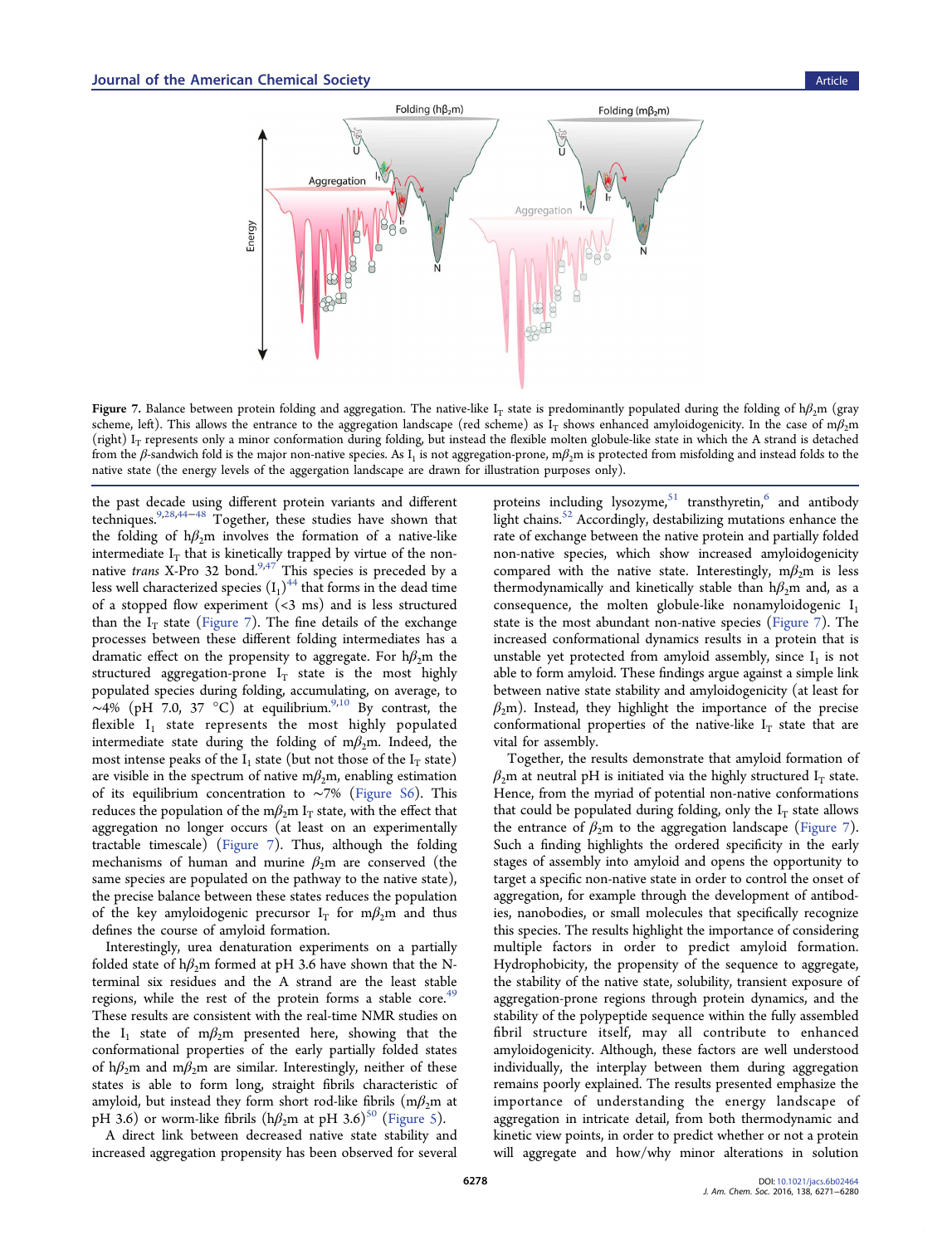<span id="page-9-0"></span>conditions/amino acid sequence can have a dramatic effect on the course of assembly, by small changes in the relative populations of amyloidogenic versus nonamyloidogenic states.

#### ■ CONCLUSION

In this study we have used NUS NMR methods to study the relationship between protein folding and aggregation of a globular protein that forms amyloid fibrils from a structured precursor state, using  $\beta_2$ m as the test protein. We show that the least thermodynamically stable protein is the least aggregationprone sequence of the family of proteins studied here. Analysis of the folding energy landscape of the protein using real-time NMR revealed that the decreased stability and decreased lifetime of a precise and well-defined native-like amyloidogenic precursor  $(I_T)$  are sufficient to tip the balance from aggregation to folding. The power of sparsely sampled NMR allowed us not only to detect a dynamic intermediate state  $\rm (I_{1})$  of  $\rm m\beta_{2}m$  but also to structurally characterize this species in residue-specific detail. The results reveal that the least stable protein  $(m\beta_2m)$ populates predominantly a flexible intermediate  $(I_1)$  that is not aggregation-prone, while its more stable counterpart  $(h\beta_2m)$ folds through a native-like intermediate that has enhanced amyloidogenicity. Subtle changes in the folding energy landscape thus lead to dramatic changes in the aggregation outcome. The results reveal that protein stability does not correlate with aggregation propensity. Instead it is the precise balance and kinetic partitioning of intermediate states that determines whether  $\beta_2$ m will fold to the native state or aggregate to form amyloid fibrils.

#### ■ ASSOCIATED CONTENT

#### **S** Supporting Information

The Supporting Information is available free of charge on the [ACS Publications website](http://pubs.acs.org) at DOI: [10.1021/jacs.6b02464](http://pubs.acs.org/doi/abs/10.1021/jacs.6b02464).

Supplementary Methods, explanation of time resolved NUS NMR; Table S1, unfolding free energies of native and intermediate states; Table S2, chemical shift assignments of the I<sub>1</sub> state; Figures S1–S2, hydrogen exchange and relaxation data for m $\beta_2$ m; Figures S3–S4, refolding of m $\beta_2$ m by pH jump or urea and spectra at later times during refolding; Figure S5, CON spectrum of the  $I_1$  state; and Figure S6, detection of  $I_1$  in the spectrum of native m $\beta_2$ m ([PDF\)](http://pubs.acs.org/doi/suppl/10.1021/jacs.6b02464/suppl_file/ja6b02464_si_001.pdf)

#### ■ AUTHOR INFORMATION

Corresponding Author

\*[s.e.radford@leeds.ac.uk](mailto:s.e.radford@leeds.ac.uk)

#### Notes

The authors declare no competing financial interest. ■ ACKNOWLEDGMENTS

We thank Geoff Kelly for assistance with the <sup>13</sup>C-detected experiments, Nasir Khan for technical support, David Eisenberg for the generous gift of the m $\beta_2$ m plasmid, and the members of the Radford group for stimulating discussions. We acknowledge the Wellcome Trust (094232), the University of Leeds for funding the NMR instrumentation, and the Francis Crick Institute for provision of access to the MRC Biomedical NMR Centre at Mill Hill (Grant U117533887). The Francis Crick Institute receives its core funding from Cancer Research UK, the UK Medical Research Council, and the Wellcome Trust. T.K.K. and S.E.R. acknowledge funding from the European

Research Council under the European Union's Seventh

Framework Programme (FP7/2007-2013)/ERC Grant Agreement No. 322408. T.K.K. and C.L.P. are supported by the Wellcome Trust (089311/Z/09/Z).

#### ■ REFERENCES

(1) Sipe, J. D.; Benson, M. D.; Buxbaum, J. N.; Ikeda, S.-I.; Merlini, G.; Saraiva, M. J. M.; Westermark, P. Amyloid 2014, 21, 221−224.

(2) Eisenberg, D.; Jucker, M. Cell 2012, 148, 1188−1203.

(3) Knowles, T. P. J.; Vendruscolo, M.; Dobson, C. M. Nat. Rev. Mol. Cell Biol. 2014, 15, 384−396.

(4) Baldwin, A. J.; Knowles, T. P. J.; Tartaglia, G. G.; Fitzpatrick, A. W.; Devlin, G. L.; Shammas, S. L.; Waudby, C. A.; Mossuto, M. F.; Meehan, S.; Gras, S. L.; Christodoulou, J.; Anthony-Cahill, S. J.; Barker, P. D.; Vendruscolo, M.; Dobson, C. M. J. Am. Chem. Soc. 2011, 133, 14160−14163.

(5) Booth, D. R.; Sunde, M.; Bellotti, V.; Robinson, C. V.; Hutchinson, W. L.; Fraser, P. E.; Hawkins, P. N.; Dobson, C. M.; Radford, S. E.; Blake, C. C. F.; Pepys, M. B. Nature 1997, 385, 787− 793.

(6) Johnson, S. M. S.; Connelly, S. S.; Fearns, C. C.; Powers, E. T. E.; Kelly, J. W. J. J. Mol. Biol. 2012, 421, 185−203.

(7) Collinge, J.; Clarke, A. R. Science 2007, 318, 930−936.

(8) Lindberg, M. J.; Tibell, L.; Oliveberg, M. Proc. Natl. Acad. Sci. U. S. A. 2002, 99, 16607−16612.

(9) Jahn, T. R.; Parker, M. J.; Homans, S. W.; Radford, S. E. Nat. Struct. Mol. Biol. 2006, 13, 195−201.

(10) Mangione, P. P.; Esposito, G.; Relini, A.; Raimondi, S.; Porcari, R.; Giorgetti, S.; Corazza, A.; Fogolari, F.; Penco, A.; Goto, Y.; Lee, Y. H.; Yagi, H.; Cecconi, C.; Naqvi, M. M.; Gillmore, J. D.; Hawkins, P. N.; Chiti, F.; Rolandi, R.; Taylor, G. W.; Pepys, M. B.; Stoppini, M.; Bellotti, V. J. Biol. Chem. 2013, 288, 30917−30930.

(11) Tartaglia, G. G.; Pawar, A. P.; Campioni, S.; Dobson, C. M.; Chiti, F.; Vendruscolo, M. J. Mol. Biol. 2008, 380, 425−436.

(12) Belli, M.; Ramazzotti, M.; Chiti, F. EMBO Rep. 2011, 12, 657− 663.

(13) Saunders, J. C.; Young, L. M.; Mahood, R. A.; Jackson, M. P.; Revill, C. H.; Foster, R. J.; Smith, D. A.; Ashcroft, A. E.; Brockwell, D. J.; Radford, S. E. Nat. Chem. Biol. 2015, 12, 94−101.

(14) Bulawa, C. E.; Connelly, S.; DeVit, M.; Wang, L.; Weigel, C.; Fleming, J. A.; Packman, J.; Powers, E. T.; Wiseman, R. L.; Foss, T. R.; Wilson, I. A.; Kelly, J. W.; Labaudinière, R. Proc. Natl. Acad. Sci. U. S. A. 2012, 109, 9629−9634.

(15) Sarell, C. J.; Karamanos, T. K.; White, S. J.; Bunka, D. H. J.; Kalverda, A. P.; Thompson, G. S.; Barker, A. M.; Stockley, P. G.; Radford, S. E. J. Biol. Chem. 2014, 289, 26859−26871.

(16) Cohen, S. I. A.; Arosio, P.; Presto, J.; Kurudenkandy, F. R.; Biverstål, H.; Dolfe, L.; Dunning, C.; Yang, X.; Frohm, B.; Vendruscolo, M.; Johansson, J.; Dobson, C. M.; Fisahn, A.; Knowles, T. P. J.; Linse, S. Nat. Struct. Mol. Biol. 2015, 22, 207−213. (17) Hartl, F. U.; Bracher, A.; Hayer-Hartl, M. Nature 2011, 475, 324−332.

(18) Dumoulin, M.; Last, A. M.; Desmyter, A.; Decanniere, K.; Canet, D.; Larsson, G.; Spencer, A.; Archer, D. B.; Sasse, J.; Muyldermans, S.; Wyns, L.; Redfield, C.; Matagne, A.; Robinson, C. V.; Dobson, C. M. Nature 2003, 424, 783−788.

(19) Karamanos, T. K.; Kalverda, A. P.; Thompson, G. S.; Radford, S. E. Mol. Cell 2014, 55, 214−226.

(20) Ivanova, M. I. Proc. Natl. Acad. Sci. U. S. A. 2004, 101, 10584− 10589.

(21) Platt, G. W.; Radford, S. E. FEBS Lett. 2009, 583, 2623−2629. (22) Gejyo, F.; Yamada, T.; Odani, S.; Nakagawa, Y.; Arakawa, M.; Kunitomo, T.; Kataoka, H.; Suzuki, M.; Hirasawa, Y.; Shirahama, T.; Cohen, A. S.; Schimd, K. Biochem. Biophys. Res. Commun. 1985, 129, 701−706.

(23) Calabrese, M. F.; Eakin, C. M.; Wang, J. M.; Miranker, A. D. Nat. Struct. Mol. Biol. 2008, 15, 965−971.